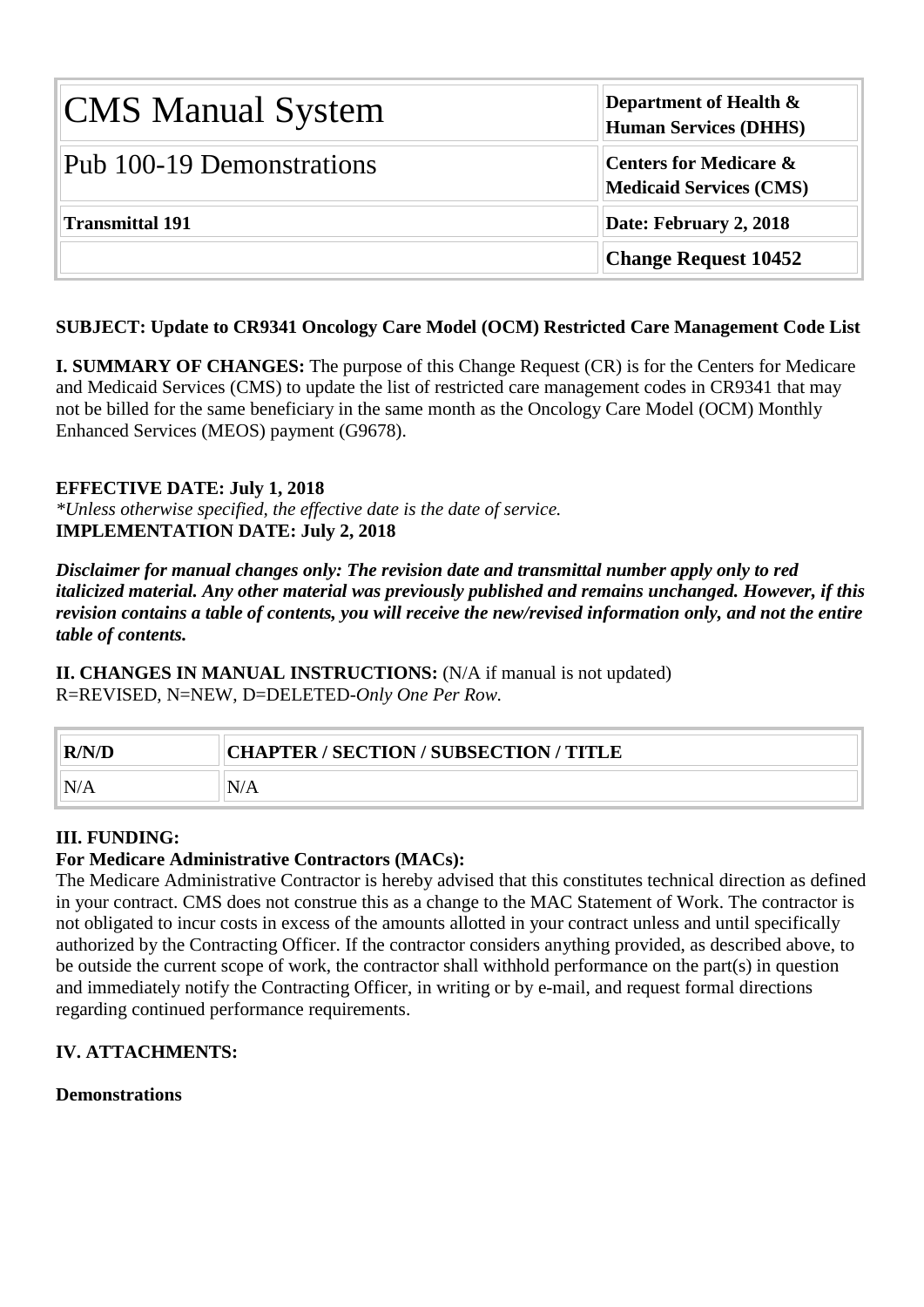# **Attachment - Demonstrations**

| Pub. 100-19<br><b>Transmittal: 191</b> | Date: February 2, 2018 | <b>Change Request: 10452</b> |
|----------------------------------------|------------------------|------------------------------|
|----------------------------------------|------------------------|------------------------------|

# **SUBJECT: Update to CR9341 Oncology Care Model (OCM) Restricted Care Management Code List**

### **EFFECTIVE DATE: July 1, 2018**

*\*Unless otherwise specified, the effective date is the date of service.* **IMPLEMENTATION DATE: July 2, 2018**

# **I. GENERAL INFORMATION**

**A. Background:** The purpose of this Change Request (CR) is for the Centers for Medicare and Medicaid Services (CMS) to update the list of restricted care management codes that may not be billed for the same beneficiary during the same month as the Oncology Care Model (OCM) Monthly Enhanced Oncology Services (MEOS) payment (G9678).

**B. Policy:** CR9341 created the Oncology Care Model (OCM) Monthly Enhanced Oncology Services (MEOS) payment (G9678). Included in CR9341 is a list of care management codes that OCM Practitioners may not bill for the same beneficiary in the same calendar month that they bill the MEOS payment. This CR updates that list of CPT codes by adding the following codes to the restricted list:

- **•** 99358 and 99359 (Prolonged non-face-to-face evaluation and management services)
- **•** 99487 and 99489 (Chronic Care Management);
- **•** G0506 (Assessment/care planning for patients requiring CCM services)
- **•** G0507 (Care management services for behavioral health conditions)
- **•** G0179 (Care Plan Oversight Physician Recertification)
- **•** G0180 (Care Plan Oversight Physician certification)
- **•** G0181 (Care Plan Oversight Physician supervision of patient under home health agency)
- **•** G0182 (Care Plan Oversight Physician supervision of patient under hospice care)

### **II. BUSINESS REQUIREMENTS TABLE**

*"Shall" denotes a mandatory requirement, and "should" denotes an optional requirement.*

| <b>Number</b> | <b>Requirement</b>                                       | <b>Responsibility</b> |     |   |   |              |                |                |              |             |  |  |
|---------------|----------------------------------------------------------|-----------------------|-----|---|---|--------------|----------------|----------------|--------------|-------------|--|--|
|               |                                                          |                       | A/B |   | D |              |                | Shared-        |              | Other       |  |  |
|               |                                                          | <b>MAC</b>            |     |   |   | M            |                |                |              | System      |  |  |
|               |                                                          |                       |     |   |   |              | E              |                |              | Maintainers |  |  |
|               |                                                          | $\mathbf{A}$          | B   | H |   | $\mathbf{F}$ | M <sub>l</sub> | $\mathbf{V}$   |              |             |  |  |
|               |                                                          |                       |     | H | M | $\mathbf I$  | $\mathcal{C}$  | M <sub>l</sub> | W            |             |  |  |
|               |                                                          |                       |     | H | A | S            | S              | S.             | $\mathbf{F}$ |             |  |  |
|               |                                                          |                       |     |   |   | S            |                |                |              |             |  |  |
| 10452.1       | In addition to the claims CWF already rejects per        |                       |     |   |   |              |                |                | X            |             |  |  |
|               | BR9341.3, CWF shall reject any claim for the services    |                       |     |   |   |              |                |                |              |             |  |  |
|               | found below for a beneficiary with a MEOS service        |                       |     |   |   |              |                |                |              |             |  |  |
|               | payment (G9678) in the same calendar month, under        |                       |     |   |   |              |                |                |              |             |  |  |
|               | the following conditions:                                |                       |     |   |   |              |                |                |              |             |  |  |
|               |                                                          |                       |     |   |   |              |                |                |              |             |  |  |
|               | 1. If a Part B professional claim is received for any of |                       |     |   |   |              |                |                |              |             |  |  |
|               | the listed services and the beneficiary already received |                       |     |   |   |              |                |                |              |             |  |  |
|               | a MEOS service by the same billing and rendering         |                       |     |   |   |              |                |                |              |             |  |  |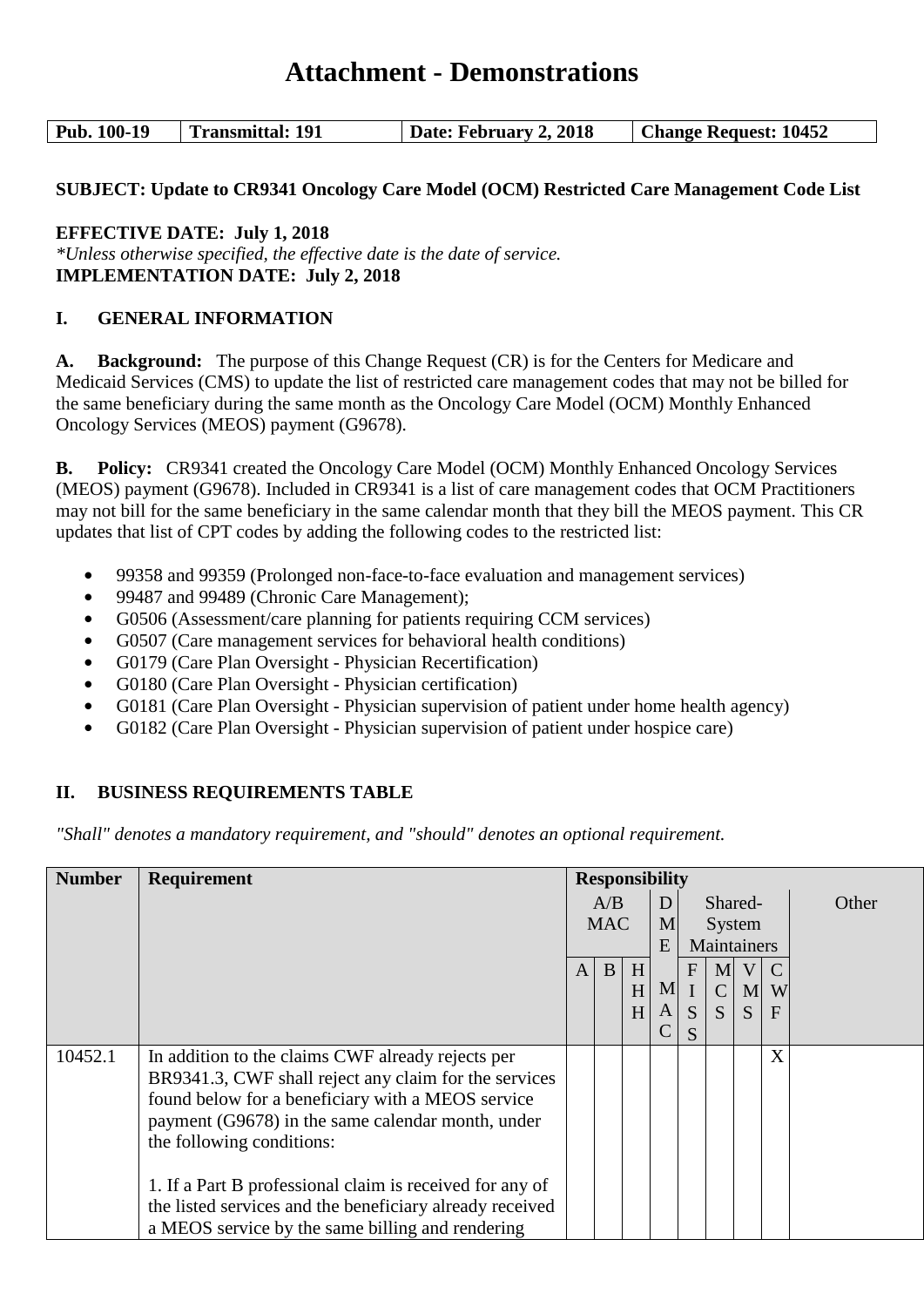| <b>Number</b> | Requirement                                                                                                                                                                                                                                                                                                                                                                                                                                                                                                                                                                                                                                                                                    |              | <b>Responsibility</b> |             |                         |                                                     |                       |                                  |                                  |       |
|---------------|------------------------------------------------------------------------------------------------------------------------------------------------------------------------------------------------------------------------------------------------------------------------------------------------------------------------------------------------------------------------------------------------------------------------------------------------------------------------------------------------------------------------------------------------------------------------------------------------------------------------------------------------------------------------------------------------|--------------|-----------------------|-------------|-------------------------|-----------------------------------------------------|-----------------------|----------------------------------|----------------------------------|-------|
|               |                                                                                                                                                                                                                                                                                                                                                                                                                                                                                                                                                                                                                                                                                                |              | A/B<br><b>MAC</b>     |             | D<br>M<br>E             |                                                     |                       | Shared-<br>System<br>Maintainers |                                  | Other |
|               |                                                                                                                                                                                                                                                                                                                                                                                                                                                                                                                                                                                                                                                                                                | $\mathbf{A}$ | B                     | H<br>H<br>H | M<br>A<br>$\mathcal{C}$ | $\boldsymbol{\mathrm{F}}$<br>$\mathbf{I}$<br>S<br>S | M<br>$\mathbf C$<br>S | V<br>M<br>S                      | $\mathbf C$<br>W<br>$\mathbf{F}$ |       |
|               | provider in that calendar month<br>2. If a Part B professional claim is received for a<br>beneficiary for any of the listed services and the<br>beneficiary already received a MEOS service in the<br>same calendar month, by the same billing provider as                                                                                                                                                                                                                                                                                                                                                                                                                                     |              |                       |             |                         |                                                     |                       |                                  |                                  |       |
|               | found in claims history, but a different rendering<br>provider, who is also on the Participant File                                                                                                                                                                                                                                                                                                                                                                                                                                                                                                                                                                                            |              |                       |             |                         |                                                     |                       |                                  |                                  |       |
|               | Additional restricted claims:<br>99358 and 99359 (Prolonged non-face-to-face<br>evaluation and management services)<br>99487 and 99489 (Chronic Care<br>$\bullet$<br>Management);<br>G0506 (Assessment/care planning for patients<br>requiring CCM services)<br>G0507 (Care management services for<br>$\bullet$<br>behavioral health conditions)<br>G0179 (Care Plan Oversight - Physician<br>$\bullet$<br>Recertification)<br>G0180 (Care Plan Oversight - Physician<br>certification)<br>G0181 (Care Plan Oversight - Physician<br>supervision of patient under home health<br>agency)<br>G0182 (Care Plan Oversight - Physician<br>$\bullet$<br>supervision of patient under hospice care) |              |                       |             |                         |                                                     |                       |                                  |                                  |       |
| 10452.1.1     | Contractors shall deny detail lines that receive a CWF<br>error from BR 10452.1.                                                                                                                                                                                                                                                                                                                                                                                                                                                                                                                                                                                                               |              | X                     |             |                         |                                                     |                       |                                  |                                  |       |
| 10452.1.2     | For denied services, contractors shall use the<br>following messages:<br>CARC 132 – Prearranged demonstration project<br>adjustment<br>Group Code: CO (contractual obligation)<br>NO MSN; MSN is suppressed for G9678                                                                                                                                                                                                                                                                                                                                                                                                                                                                          |              | X                     |             |                         |                                                     |                       |                                  |                                  |       |
| 10452.2       | In addition to the claims MCS already rejects per<br>BR9341.4, MCS shall reject any claim for the services<br>found below for a beneficiary with a MEOS service<br>payment (G9678) which meets the following                                                                                                                                                                                                                                                                                                                                                                                                                                                                                   |              |                       |             |                         |                                                     | X                     |                                  |                                  |       |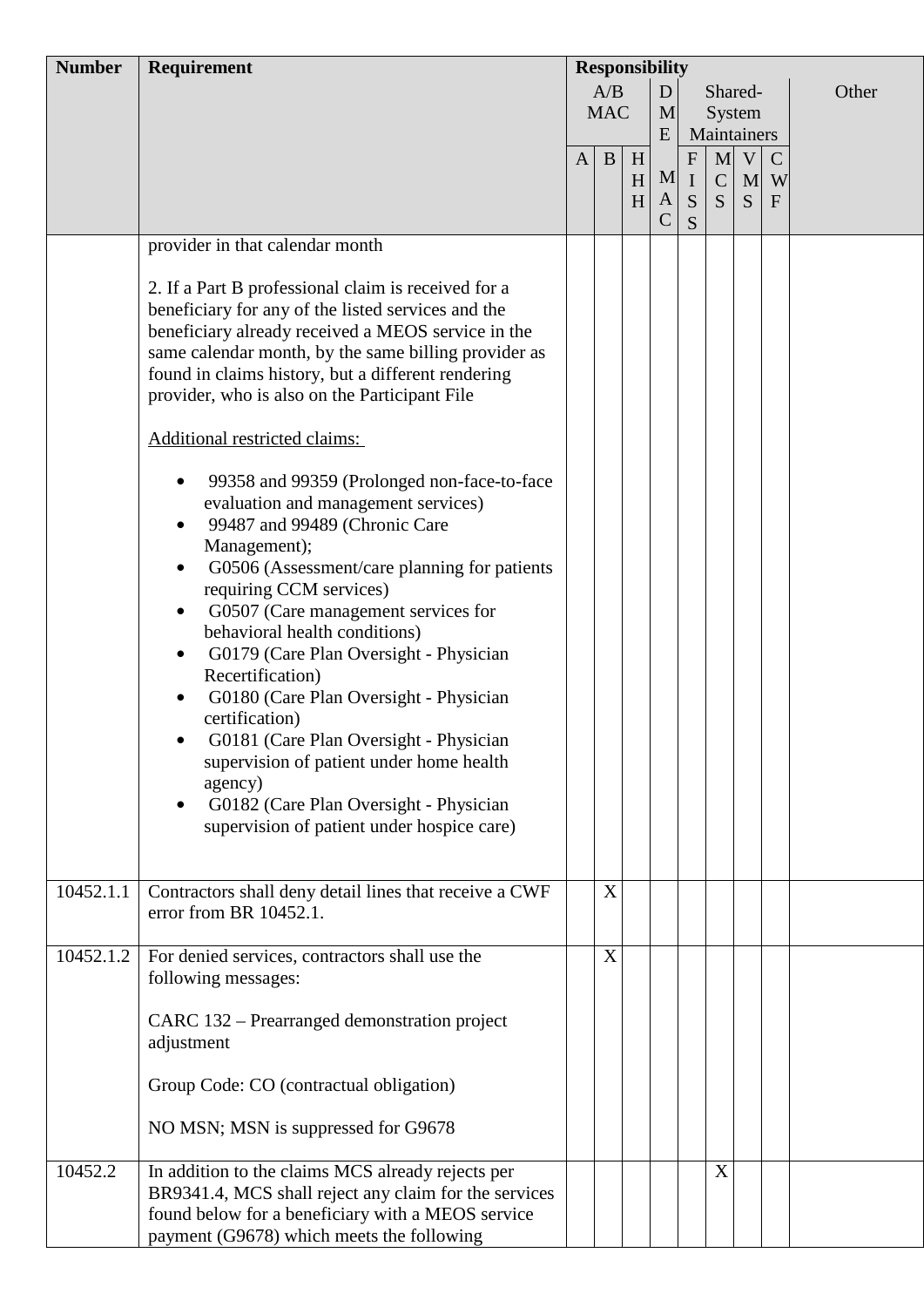| <b>Number</b> | Requirement                                                                                                                                                                                                                                                                                                                                                                                                                                                                                                                                                                                                                                                        | <b>Responsibility</b> |            |   |               |              |             |              |               |       |   |  |             |  |  |  |
|---------------|--------------------------------------------------------------------------------------------------------------------------------------------------------------------------------------------------------------------------------------------------------------------------------------------------------------------------------------------------------------------------------------------------------------------------------------------------------------------------------------------------------------------------------------------------------------------------------------------------------------------------------------------------------------------|-----------------------|------------|---|---------------|--------------|-------------|--------------|---------------|-------|---|--|-------------|--|--|--|
|               |                                                                                                                                                                                                                                                                                                                                                                                                                                                                                                                                                                                                                                                                    |                       | A/B        |   | D             |              | Shared-     |              |               | Other |   |  |             |  |  |  |
|               |                                                                                                                                                                                                                                                                                                                                                                                                                                                                                                                                                                                                                                                                    |                       | <b>MAC</b> |   | M             |              | System      |              |               |       |   |  |             |  |  |  |
|               |                                                                                                                                                                                                                                                                                                                                                                                                                                                                                                                                                                                                                                                                    |                       |            |   |               |              |             |              |               |       | E |  | Maintainers |  |  |  |
|               |                                                                                                                                                                                                                                                                                                                                                                                                                                                                                                                                                                                                                                                                    | $\mathbf{A}$          | B          | H |               | $\mathbf{F}$ |             | $M$ V        | $\mathcal{C}$ |       |   |  |             |  |  |  |
|               |                                                                                                                                                                                                                                                                                                                                                                                                                                                                                                                                                                                                                                                                    |                       |            | H | M             | $\bf{I}$     | $\mathbf C$ | $\mathbf{M}$ | W             |       |   |  |             |  |  |  |
|               |                                                                                                                                                                                                                                                                                                                                                                                                                                                                                                                                                                                                                                                                    |                       |            | H | A             | S            | S           | S            | $\mathbf{F}$  |       |   |  |             |  |  |  |
|               |                                                                                                                                                                                                                                                                                                                                                                                                                                                                                                                                                                                                                                                                    |                       |            |   | $\mathcal{C}$ | S            |             |              |               |       |   |  |             |  |  |  |
|               | condition:                                                                                                                                                                                                                                                                                                                                                                                                                                                                                                                                                                                                                                                         |                       |            |   |               |              |             |              |               |       |   |  |             |  |  |  |
|               | If both the MEOS service and one of the listed<br>services are billed on the same claim in different detail<br>lines, and with dates of service the same calendar<br>month, then MCS shall allow only the MEOS service,<br>other service shall be denied.                                                                                                                                                                                                                                                                                                                                                                                                          |                       |            |   |               |              |             |              |               |       |   |  |             |  |  |  |
|               | Additional restricted claims:                                                                                                                                                                                                                                                                                                                                                                                                                                                                                                                                                                                                                                      |                       |            |   |               |              |             |              |               |       |   |  |             |  |  |  |
|               | 99358 and 99359 (Prolonged non-face-to-face<br>evaluation and management services)<br>99487 and 99489 (Chronic Care<br>٠<br>Management);<br>G0506 (Assessment/care planning for patients<br>$\bullet$<br>requiring CCM services)<br>G0507 (Care management services for<br>$\bullet$<br>behavioral health conditions)<br>G0179 (Care Plan Oversight - Physician<br>$\bullet$<br>Recertification)<br>G0180 (Care Plan Oversight - Physician<br>$\bullet$<br>certification)<br>G0181 (Care Plan Oversight - Physician<br>supervision of patient under home health<br>agency)<br>G0182 (Care Plan Oversight - Physician<br>supervision of patient under hospice care) |                       |            |   |               |              |             |              |               |       |   |  |             |  |  |  |
| 10452.2.1     | For denied services, contractors shall use the<br>following messages:                                                                                                                                                                                                                                                                                                                                                                                                                                                                                                                                                                                              |                       | X          |   |               |              |             |              |               |       |   |  |             |  |  |  |
|               | CARC 132 – Prearranged demonstration project<br>adjustment                                                                                                                                                                                                                                                                                                                                                                                                                                                                                                                                                                                                         |                       |            |   |               |              |             |              |               |       |   |  |             |  |  |  |
|               | Group Code: CO (contractual obligation)                                                                                                                                                                                                                                                                                                                                                                                                                                                                                                                                                                                                                            |                       |            |   |               |              |             |              |               |       |   |  |             |  |  |  |
|               | NO MSN; MSN is suppressed for G9678                                                                                                                                                                                                                                                                                                                                                                                                                                                                                                                                                                                                                                |                       |            |   |               |              |             |              |               |       |   |  |             |  |  |  |

# **III. PROVIDER EDUCATION TABLE**

| <b>Number</b> | Requirement | <b>Responsibility</b> |                |   |
|---------------|-------------|-----------------------|----------------|---|
|               |             | A/B                   | ◡              |   |
|               |             | <b>MAC</b>            | M <sub>1</sub> | E |
|               |             |                       | F              |   |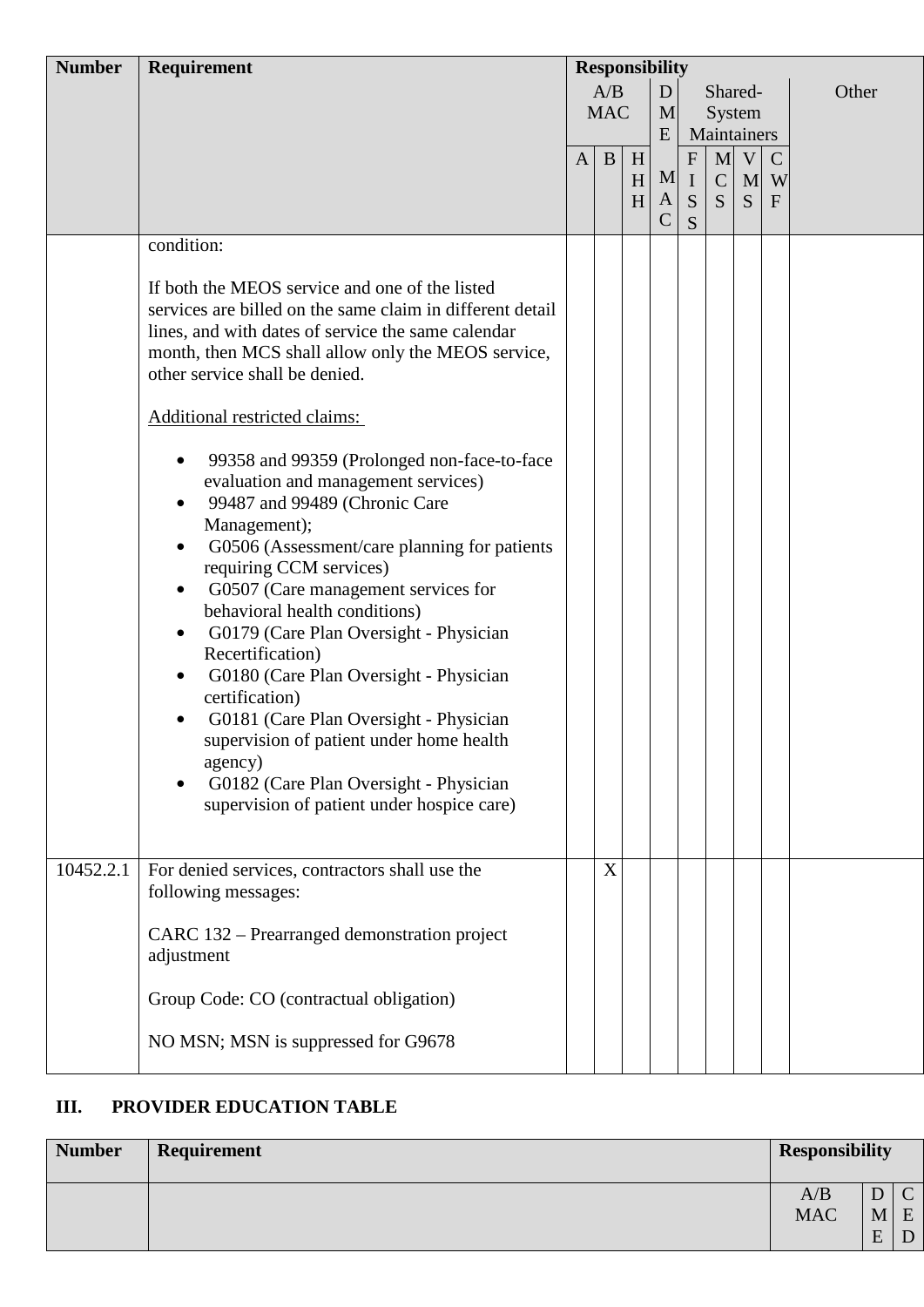|      | A | D | H |      |  |
|------|---|---|---|------|--|
|      |   |   | H | TA T |  |
|      |   |   | H | . .  |  |
|      |   |   |   |      |  |
| None |   |   |   |      |  |

# **IV. SUPPORTING INFORMATION**

# **Section A: Recommendations and supporting information associated with listed requirements:**

*"Should" denotes a recommendation.*

| X-Ref         | Recommendations or other supporting information:                                                                                                                                                                                                                                                                                                                                                                                                                                                                                                                                                                                                                                                                                                                      |
|---------------|-----------------------------------------------------------------------------------------------------------------------------------------------------------------------------------------------------------------------------------------------------------------------------------------------------------------------------------------------------------------------------------------------------------------------------------------------------------------------------------------------------------------------------------------------------------------------------------------------------------------------------------------------------------------------------------------------------------------------------------------------------------------------|
| Requirement   |                                                                                                                                                                                                                                                                                                                                                                                                                                                                                                                                                                                                                                                                                                                                                                       |
| <b>Number</b> |                                                                                                                                                                                                                                                                                                                                                                                                                                                                                                                                                                                                                                                                                                                                                                       |
| 9341.3        | No changes are being made to this BR, except to add the following codes to the restricted<br>code list referenced in the BR:<br>99358 and 99359 (Prolonged non-face-to-face evaluation and management<br>services)<br>99487 and 99489 (Chronic Care Management);<br>٠<br>G0506 (Assessment/care planning for patients requiring CCM services)<br>٠<br>G0507 (Care management services for behavioral health conditions)<br>$\bullet$<br>G0179 (Care Plan Oversight - Physician Recertification)<br>$\bullet$<br>G0180 (Care Plan Oversight - Physician certification)<br>G0181 (Care Plan Oversight - Physician supervision of patient under home health<br>$\bullet$<br>agency)<br>G0182 (Care Plan Oversight - Physician supervision of patient under hospice care) |
| 9341.4        | No changes are being made to this BR, except to add the following codes to the restricted<br>code list:<br>99358 and 99359 (Prolonged non-face-to-face evaluation and management<br>$\bullet$<br>services)<br>99487 and 99489 (Chronic Care Management);<br>$\bullet$<br>G0506 (Assessment/care planning for patients requiring CCM services)<br>$\bullet$<br>G0507 (Care management services for behavioral health conditions)<br>$\bullet$<br>G0179 (Care Plan Oversight - Physician Recertification)<br>$\bullet$<br>G0180 (Care Plan Oversight - Physician certification)<br>$\bullet$<br>G0181 (Care Plan Oversight - Physician supervision of patient under home health<br>$\bullet$<br>agency)                                                                 |

**Section B: All other recommendations and supporting information:** N/A

# **V. CONTACTS**

Pre-Implementation Contact(s): Laura Mortimer, 410-786-2725 or laura.mortimer@cms.hhs.gov

Post-Implementation Contact(s): Contact your Contracting Officer's Representative (COR).

### **VI. FUNDING**